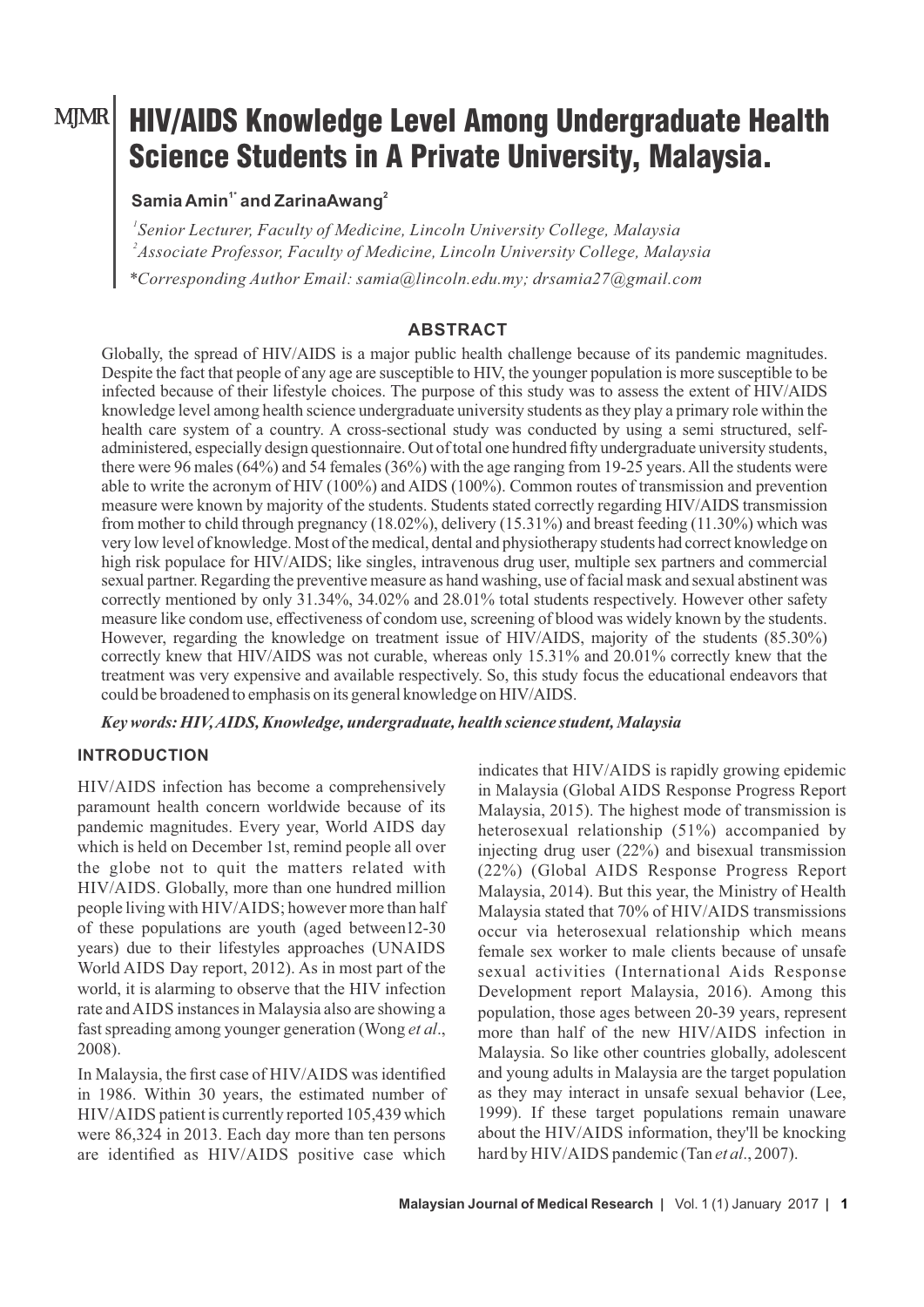Although people of any age are susceptible to HIV, the younger population is more vulnerable to becoming infected by HIV/AIDS. Young adults, particularly college and university students are in a phase of physical, mental, hormonal and psychological development. As a result interpersonal relationships are formed and sexual experimentation takes place, making them specifically susceptible to sexually transmitted diseases (STDs) as well as HIV infection. Many other factors also increase the susceptibility which include a lack of knowledge about HIV/AIDS, lack of proper education, poor access to health services and facilities, early sexual debut, early marriage, sexual intimidation (Tan *et al*., 2007). So, to prevent HIV/AIDS infection, younger people need the requisite information about HIV and its related hazardous factors.

According to the report of a nationwide survey among the Malaysian young adults, the knowledge of HIV/AIDS was stated to be lacking in modes of transmission such as tattooing and piercing, sharing personal items, and breastfeeding from an infected mother (Rahman *et al*., 2011). The findings of this nationwide survey suggested more education and intervention programs needed to extent knowledge and consciousness of HIV/AIDS (Wong *et al*., 2008).

To enforce the improvement of more effective primary HIV/AIDS prevention program for young adults in Malaysia, the country need more knowledgeable people and health care providers. So to conquer this condition, the mode of transmission of HIV/AIDS can be demonstrated by using health educational intervention program to the young generation to improve knowledge and awareness about HIV/AIDS.

Health science students are the future health care provider who will implement proper preventive measures and health educational and promotional sessions to promote information and knowledge among the public. Consequently, it is crucial that this future health care provider should have profound expertise of this lethal infection. Thus, the aim of this study was to assess the level of knowledge of HIV/AIDS among the health science students at a private university in Malaysia.

#### **MATERIAL AND METHODS**

It was a cross sectional question based study which was conducted during June – July, 2016 among three randomly selected faculties (Medical, Dental and Physiotherapy) at a private university college in Malaysia. Undergraduate students (age 19-25 years) of this three faculties were selected as a respondents by random sampling technique. A total 150 students were included for this study as sample subject. Semi structured, self-administered, specifically designed questionnaire was administered among the respondents after taking verbal informed consent. Respondent's confidentiality was maintained and special precaution was taken to reduce mutual communication to minimize bias by invigilating respondents while they were completing the questionnaire.

The questionnaire consisted of total 33 questions regarding HIV/AIDS transmission route, risk, prevention and treatment. Students were instructed about the objectives of the study, terminology used in questionnaire and instructions were given to fill up the questionnaire before data collection procedure. Respondents were given 30 minutes to complete the questionnaire. The participants were free to withdraw from the study anytime during the data collection procedure without any obligation. All eligible respondents were clearly instructed that participation in this study was voluntary and anonymous and confidentiality will be strictly maintained. Data analysis was done by Microsoft excel sheet and software statistical package version 22.

#### **Results**

*Total 175 questionnaire was distributed and the response rate was 85.7% (N=150). There were 96 males (64%) and 54 females (36%) with the age ranging from 19-25 years (Figure 1).*

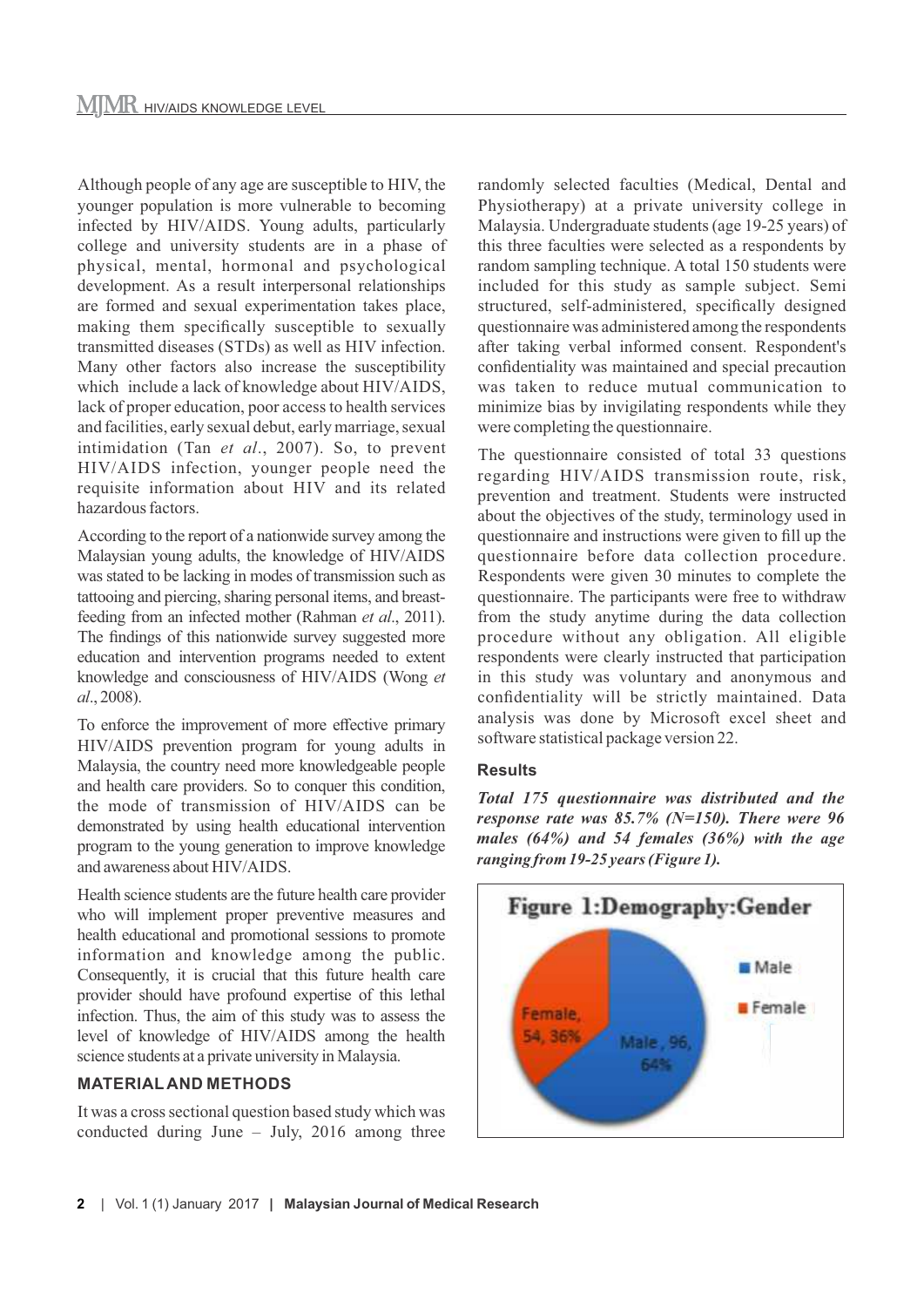*Out of total 150 students, there were 68(45.33%) medical, 46(30.66%) dental and 36(24.01%) physiotherapy students (Figure 2).*



*Most of the students were Malay (55.33%), followed by Indian (30.21%), Chinese (11.8%) and other races (2.66%) (Figure 3).* 



*The major portion of the students were Muslim (56.47%) and Hindu (29.02%) followed by Christian and others (14.51%) (Figure 4).* 



All the students from the three different faculty were able to write correctly the acronym HIV and AIDS  $(100\%)$  with a statistically significant  $(P<0.05)$ between three professional streams and the difference between the two terminologies were correctly known by 63.23%, 58.69% and 50.0% of medical, dental and physiotherapy students respectively (Table 1).

| Table 1: Correct knowledge on terminology of HIV/AIDS |             |             |               |             |  |
|-------------------------------------------------------|-------------|-------------|---------------|-------------|--|
|                                                       | Medical     | Dental      | Physiotherapy | Total       |  |
|                                                       | $(n=68)$    | $(n=46)$    | $(n=36)$      | $(n=150)$   |  |
| Acronym of HIV                                        | 68          | 46          | 36            | 150         |  |
|                                                       | $(100\%)$   | $(100\%)$   | $(100\%)$     | $(100\%)$   |  |
| Acronym of AIDS                                       | 68          | 46          | 36            | 150         |  |
|                                                       | $(100\%)$   | $(100\%)$   | $(100\%)$     | $(100\%)$   |  |
| Difference between                                    | 43          | 27          | 18            | 88          |  |
| the term HIV/AIDS                                     | $(63.23\%)$ | $(58.69\%)$ | $(50.0\%)$    | $(58.66\%)$ |  |

Regarding mode of transmission of HIV/AIDS, 94.12% medical, 86.95% dental and 80.55% physiotherapy students correctly recognized the unprotected sexual intercourse as the causes HIV/AIDS. Another important route of transmission was unscreened blood transfusion which was also correctly known by 83.82% medical, 80.43% dental and 58.35% physiotherapy students. Total 46.02% students gave correct statement regarding physical contact like kissing or hugging with an infected person with an oral ulcer. Majority of the students gave correct answer regarding the various methods of transmission of HIV/AIDS in term of unprotected sexual intercourse (88.67%), unscreened blood transfusion (76.68%) and sharing needle (64.02%) (Table: 2).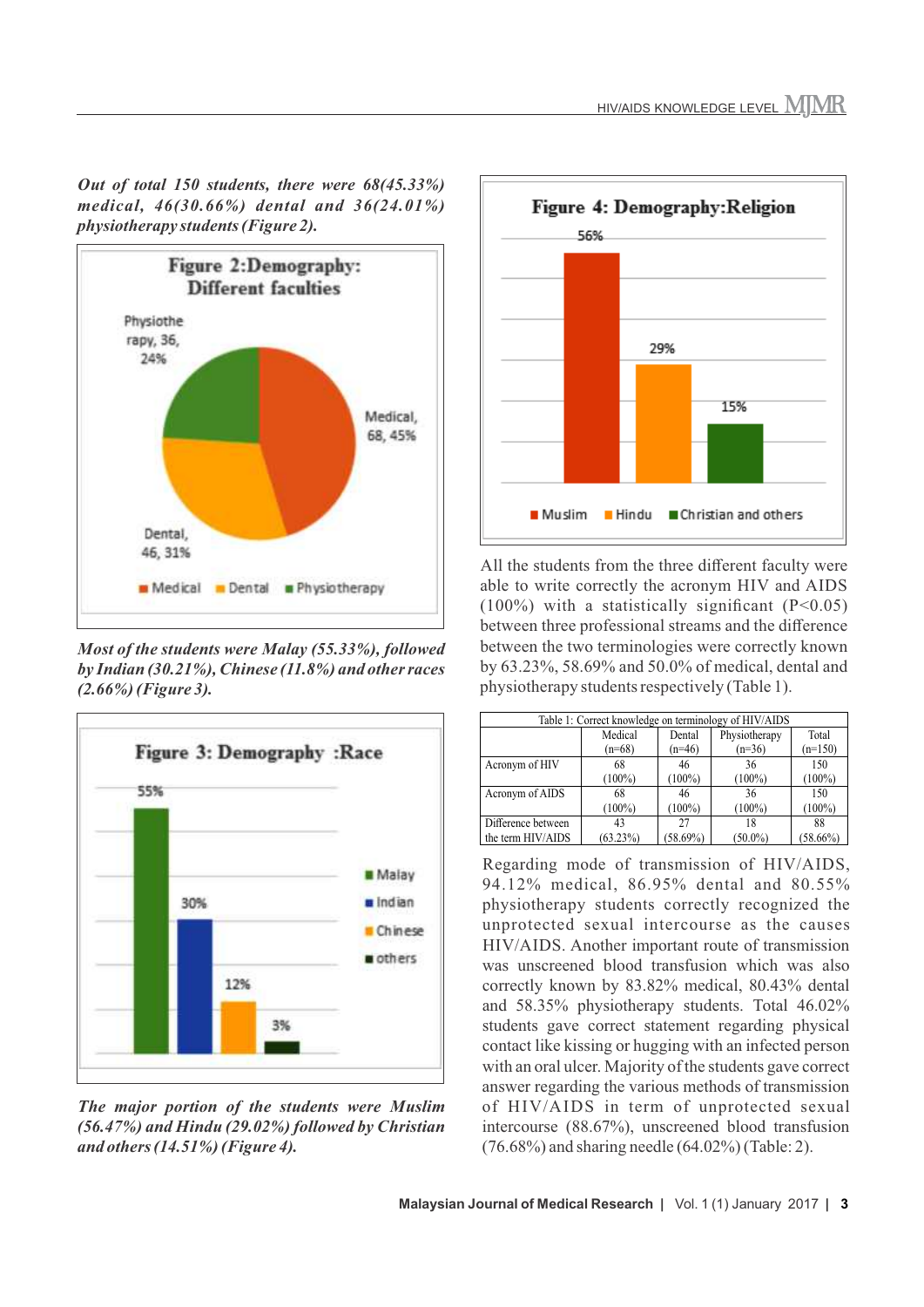| Table 2: Correct knowledge on mode of transmission of HIV/AIDS |             |             |               |             |
|----------------------------------------------------------------|-------------|-------------|---------------|-------------|
|                                                                | Medical     | Dental      | Physiotherapy | Total       |
|                                                                | $(n=68)$    | $(n=46)$    | $(n=36)$      | $(n=150)$   |
| Unprotected sexual intercourse                                 | 64          | 40          | 29            | 133         |
|                                                                | $(94.12\%)$ | $(86.95\%)$ | $(80.55\%)$   | (88.67%)    |
| Unscreened Blood transfusion                                   | 57          | 37          | 21            | 115         |
|                                                                | $(83.82\%)$ | $(80.43\%)$ | $(58.35\%)$   | $(76.68\%)$ |
| physically by kissing<br>Contact                               | 29          | 24          | 16            | 69          |
| infected person with oral ulcer                                | $(42.64\%)$ | (52.17%)    | $(44.45\%)$   | $(46.02\%)$ |
| Sharing needle                                                 | 52          | 27          | 17            | 96          |
|                                                                | (76.47%)    | $(58.69\%)$ | $(47.21\%)$   | $(64.02\%)$ |

Regarding knowledge on mother to child transmission of HIV/AIDS infection, all students from three different faculties had low level of correct knowledge. Among the medical, dental and physiotherapy faculties, the correct knowledge on transmission of HIV/AIDS during pregnancy was given by 13(19.11%), 11(23.91%), 3(8.36%) respectively. Even the result was similar for the correct knowledge on transmission of HIV/AIDS during delivery and breast feeding. Total 23(15.31%) dental students and 17 (11.30%) physiotherapy students mentioned the correct answer about the HIV/AIDS transmission during delivery and breastfeeding respectively (Table 3).

| Table 3: Correct knowledge on transmission of HIV/AIDS from mother to child |             |             |               |             |  |
|-----------------------------------------------------------------------------|-------------|-------------|---------------|-------------|--|
|                                                                             | Medical     | Dental      | Physiotherapy | Total       |  |
|                                                                             | $(n=68)$    | $(n=46)$    | $(n=36)$      | $(n=150)$   |  |
| During pregnancy                                                            | 13          |             |               | 27          |  |
|                                                                             | $(19.11\%)$ | $(23.91\%)$ | $(8.36\%)$    | $(18.02\%)$ |  |
| During delivery                                                             | 12          |             |               | 23          |  |
|                                                                             | $(17.64\%)$ | $(15.21\%)$ | $(11.14\%)$   | $(15.31\%)$ |  |
| During breast feeding                                                       |             |             |               |             |  |
|                                                                             | $(10.29\%)$ | $(4.34\%)$  | $(22.21\%)$   | $(11.30\%)$ |  |

Most of the medical, dental and physiotherapy students had correct knowledge on high risk population for HIV/AIDS; like singles, intravenous drug user, multiple sex partner, commercial sex workers were correctly known 86.76%, 91.17%, 83.8%, and 67.64% respectively by medical students; 78.25%, 89.13%, 58.69%, 54.34% respectively by dental students; 77.75%, 75.02%, 63.89%, 58.34% respectively with the physiotherapy students. The chronology of correct knowledge regarding the high risk population for HIV/AIDS from high risk to low risk among the total students was intravenous drug user 130 (86.66%), singles (82.01%), multiple sex partner 107 (71.33%), commercial sex worker 92 (61.34%), homosexual 69 (46.01%), adolescents 56 (37.33%) and frequent blood donor 50 (34.33%) (Table 4).

| Table 4: Correct knowledge on high risk population for HIV/AIDS |             |             |               |             |  |
|-----------------------------------------------------------------|-------------|-------------|---------------|-------------|--|
|                                                                 | Medical     | Dental      | Physiotherapy | Total       |  |
|                                                                 | $(n=68)$    | $(n=46)$    | $(n=36)$      | $(n=150)$   |  |
| Singles                                                         | 59          | 36          | 28            | 123         |  |
|                                                                 | (86.76%)    | (78.25%)    | (77.75%)      | $(82.01\%)$ |  |
| Youth and adolescents                                           | 21          | 19          | 16            | 56          |  |
|                                                                 | $(30.88\%)$ | $(41.30\%)$ | (44.45%)      | (37.33%)    |  |
| Intravenous drug user                                           | 62          | 41          | 27            | 130         |  |
|                                                                 | (91.17%)    | (89.13%)    | $(75.02\%)$   | $(86.66\%)$ |  |
| Homosexuals                                                     | 31          | 24          | 14            | 69          |  |
|                                                                 | $(45.59\%)$ | (52.19%)    | (38.87%)      | $(46.01\%)$ |  |
| Multiple sexual partners                                        | 57          | 27          | 23            | 107         |  |
|                                                                 | $(83.82\%)$ | $(58.69\%)$ | $(63.89\%)$   | $(71.33\%)$ |  |
| Commercial sex worker                                           | 46          | 25          | 21            | 92          |  |
|                                                                 | $(67.64\%)$ | $(54.34\%)$ | $(58.34\%)$   | $(61.34\%)$ |  |
| Frequent blood donor                                            | 27          | 11          | 12            | 50          |  |
|                                                                 | $(39.70\%)$ | $(23.91\%)$ | $(33.36\%)$   | $(34.33\%)$ |  |

Majority of the students from three different faculties had correct knowledge on disposable syringe  $(84.05\%)$ , condom use  $(72.78\%)$ , effectiveness of condom (65.36%) and health education (49.32%). Whereas regarding screening of blood product only 57(38.01%) students stated accurate answer. All the three cohorts (medical, dental and physiotherapy) had low level of correct knowledge on the preventive measure of HIV/AIDS in term of hand washing, use of facial masks and sexual abstinence (Table 5).

| Table 5: Correct knowledge on preventive measures of HIV/AIDS |             |             |               |             |
|---------------------------------------------------------------|-------------|-------------|---------------|-------------|
|                                                               | Medical     | Dental      | Physiotherapy | Total       |
|                                                               | $(n=68)$    | $(n=46)$    | $(n=36)$      | $(n=150)$   |
| Condom use                                                    | 49          | 37          | 23            | 109         |
|                                                               | $(72.05\%)$ | $(80.43\%)$ | $(63.89\%)$   | (72.78%)    |
| Effectiveness of condom                                       | 46          | 33          | 19            | 98          |
|                                                               | $(87.64\%)$ | (71.72%)    | (52.75%)      | $(65.31\%)$ |
| Screening of blood and blood                                  | 19          | 21          | 17            | 57          |
| products                                                      | $(27.94\%)$ | $(45.65\%)$ | (47.21%)      | $(38.01\%)$ |
| Use of disposable syringes                                    | 57          | 41          | 28            | 126         |
|                                                               | $(83.82\%)$ | (89.13%)    | (77.72%)      | $(84.05\%)$ |
| Hand washing                                                  | 16          | 13          | 18            | 47          |
|                                                               | $(23.52\%)$ | (28.26%)    | $(50.0\%)$    | $(31.34\%)$ |
| Use of facial masks                                           | 26          | 22          | 3             | 51          |
|                                                               | (38.23%)    | (47.81%)    | $(8.36\%)$    | $(34.02\%)$ |
| Sexual abstinence                                             | 20          | 14          | 8             | 42          |
|                                                               | $(29.41\%)$ | $(30.43\%)$ | $(22.21\%)$   | $(28.01\%)$ |
| Health education                                              | 33          | 12          | 29            | 74          |
|                                                               | $(48.52\%)$ | $(26.10\%)$ | $(80.55\%)$   | $(49.32\%)$ |

Concerning the information on treatment issue of HIV/AIDS, majority of the students (85.30%) correctly knew that HIV/AIDS was not curable, while only 15.31% and 20.01% correctly knew that the treatment was very expensive and available respectively (Table 6).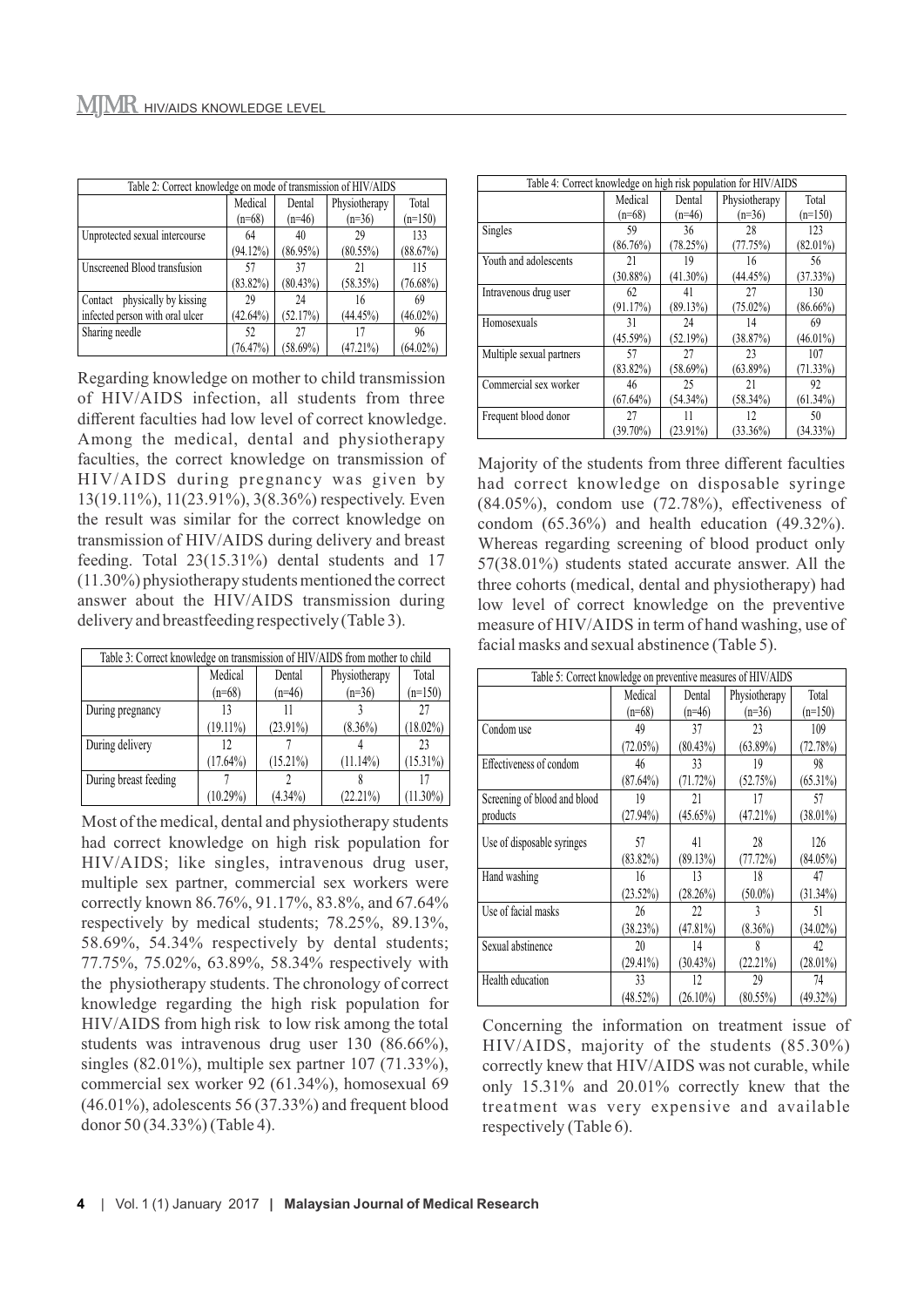| Table 6: Correct knowledge on treatment of HIV/AIDS |             |             |               |             |
|-----------------------------------------------------|-------------|-------------|---------------|-------------|
|                                                     | Medical     | Dental      | Physiotherapy | Total       |
|                                                     | $(n=68)$    | $(n=46)$    | $(n=36)$      | $(n=150)$   |
| Treatment is available for                          |             | 19          |               | 30          |
| <b>HIV/AIDS</b>                                     | $(7.36\%)$  | $(41.30\%)$ | $(16.67\%)$   | $(20.01\%)$ |
| HIV/AIDS treatment is very                          | 12          |             |               | 23          |
| expensive                                           | $(17.64\%)$ | $(8.69\%)$  | $(19.45\%)$   | $(15.31\%)$ |
| HIV/AIDS is not curable                             | 58          | 37          | 33            | 128         |
|                                                     | $(85.29\%)$ | $(80.43\%)$ | $(91.70\%)$   | $(85.30\%)$ |

#### **Discussion**

This study focused on the medical, dental and physiotherapy students of 19-25 years of age. The knowledge of this young generation play a major role in health care system of a country as they are future health care provider who would be responsible for conveying their knowledge and education to the community specially with respect to HIV/AIDS information, modes of transmission, high risk sexual behaviors in addition to effective preventive and treatment measures.

All three faculty students correctly wrote the acronym of HIV and AIDS (100%) in this study but in another study which was done among the first year MBBS, nursing and pharmacy students of a health university in India, majority of students correctly wrote the full form of AIDS (95.8%), in comparison to HIV (72.6%) (Sachdeva *et al*., 2011). The difference between HIV/AIDS was known to total 58.66% in this study while it was 54% among university college students at Kazakhstan (Hansson *et al*., 2008) and 82.3% university students at India (Sachdeva *et al*., 2011).

In this study, majority of the respondents gave accurate responses regarding the numerous methods of transmission of HIV/AIDS during unprotected sexual intercourse, unscreened blood transfusion and sharing needle. Similar finding was noted among the students of Caribbean medical school, where 92.6% had correct knowledge on various routes of transmission (Orisatoki & Oguntibeju, 2008); even in another study which was conducted in DebreMarkos University among nursing, midwifery and public health students; total 98.8% student stated that HIV can transmitted by blood contact (Abebe *et al*., 2015).

The correct answer of other mode of transmission of HIV/AIDS like contact with infected sweat and saliva, sharing cloths, sharing utensils and bathroom was very low. Regarding physical contact like kissing or hugging with an infected person with oral ulcer, 42.64% (Table 2.) medical students gave correct answer for this study whereas 60.6% medical student of a public university of Malaysia, which was higher in comparison to this study (Ni & Htet, 2012). This finding was consistent with national survey among the Malaysian young adult in which the proportions of correct responses are casual contacts were 90.8% (Wong *et al*., 2008).

Regarding information on mother to child transmission of HIV/AIDS infection, all students from three different faculties had low level of correct knowledge. Only 19.11% medical students gave correct answer regarding transmission of HIV/AIDS from mother to child during pregnancy, 17.64% during delivery and 10.29% during breast feeding, which is alarming (Table 3). According to the survey among Malaysian young adults, 54.8% are aware of the route of transmission by breast-feeding from an infected mother (Wong *et al*., 2008). In a study done among 1st and 2nd year MBBS students at a medical college Baroda, 29% student were unaware regarding HIV/AIDS transition route through breast feeding (Mohsin, Nayak, & Mandaviya, 2010). Similar result of poor knowledge among the health related personals was noted in a study among the traditional birth attendants in Nigeria, wherein 62% recognized breastfeeding as a route of transmission while only 31.5% mentioned delivery as a possible method of transmission (Balogun & Odeyemi, 2010).

Most of the medical, dental and physiotherapy students had correct knowledge on high risk population for HIV/AIDS; like singles, intravenous drug user, multiple sexual partners, commercial sex workers were correctly known except youth and adolescents (37.33%) as a high risk population for HIV/AIDS which is very shocking. Even in another study conducted among the medical student in public university in Malaysia showed that only 17.4% medical students had correct knowledge on youth as high risk population. (Ni & Htet, 2012).

Majority of the students from three faculties had high level of correct knowledge on disposable syringe, condom use, and effectiveness of condom and health education as preventive measure but low level of correct knowledge in term of hand washing, use of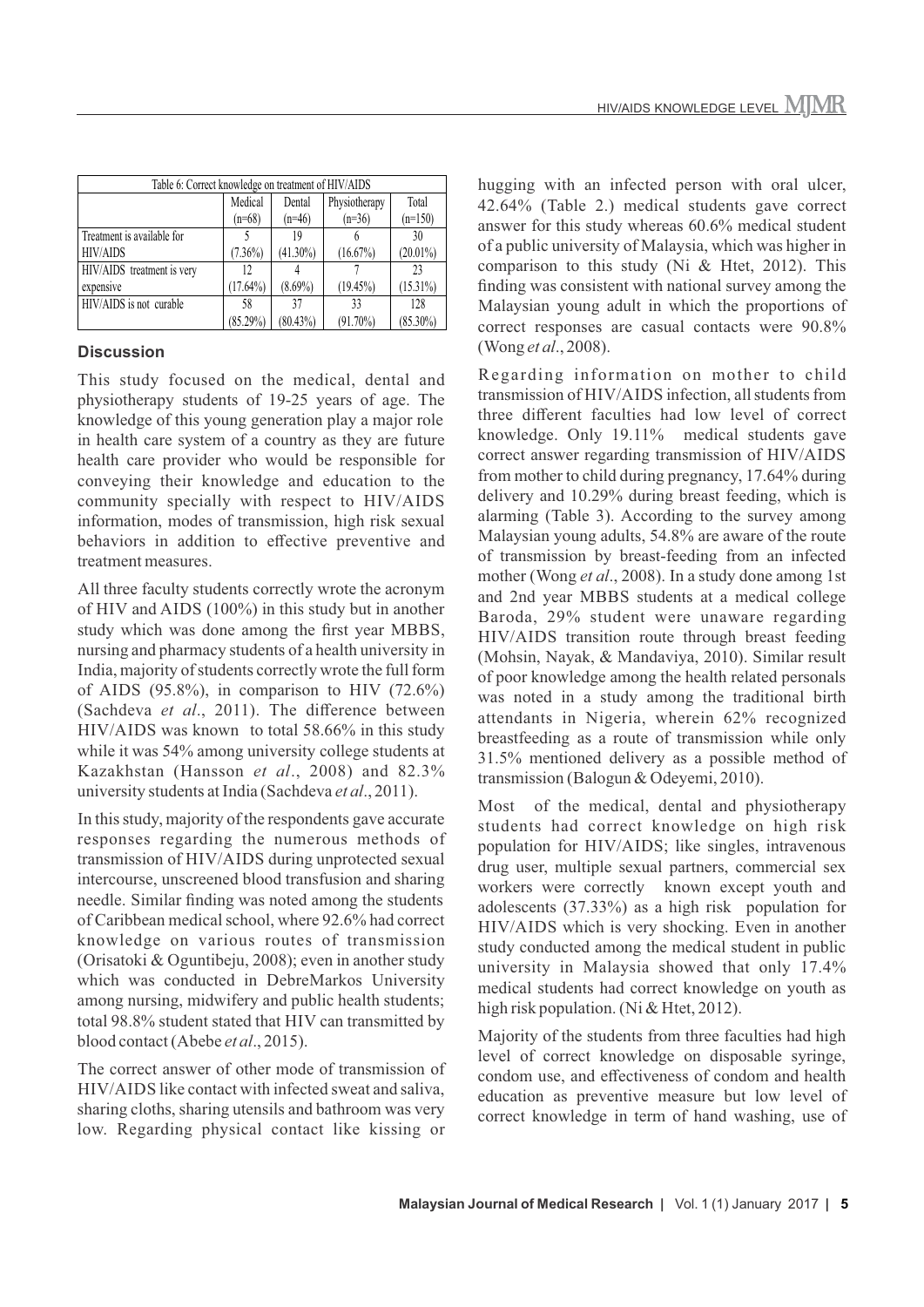facial masks and sexual abstinence. But unfortunately, in this study only total 38.01% (medical, dental and physiotherapy) (Table 5.) student stated correct answer about one of the most effective preventive measure of screening of blood product which was indicated by 95.8% of total (medical, nursing and pharmacy) in a health university in India (Sachdeva *et al*., 2011); 98.1% of the medical students in a public college in Malaysia (Ni & Htet, 2012). Another study conducted among the high school students in Northwest Ethiopia regarded sexual abstinence as an approach to prevent transmission of HIV (84.1%) (Gashaw *et al*., 2007). But for this study it was correctly stated by 28.01% (Table 5.) of the total students which indicates that this knowledge gap should be taken in concern in future.

In a study conducted in India, proportion of respondents who were aware about existence of treatment for HIV/AIDS was 27.4%. However for this study only 20.01% correctly knew that treatment of HIV/AIDS is available (Sachdeva *et al*., 2011). Correct knowledge about non-curable nature of HIV/AIDS was not known to 35% of medical, 43% of dental and 33% of physiotherapy students in India (Chauhan *et al*., 2011). But for this study 85.29% medical, 80.43% dental and 91.70% (Table 6) physiotherapy students reported correct answer regarding HIV/AIDS being not curable.

Knowledge about HIV/AIDS is crucial for health care professional because of increasing prevalence of HIV/AIDS. Ignorance, lack of knowledge and misguided beliefs may also affect an individual to behave and communicate in a particular manner in term of HIV/AIDS infection. There is a strong impact about different level of knowledge on HIV/AIDS which was noted among three professional streams in this study. This indicates that a sustainable HIV/AIDS related training among the health care professional from the beginning of their carrier may reduce the prevalence of HIV/AIDS in Malaysia. There is enough possibility in improving knowledge, positive attitude and changing behavior regarding the HIV/AIDS among students during their period of training in the institute. This could assist to improve the pupil's understanding and demystify their misconceptions. In addition to providing adequate knowledge, the medical colleges and allied health

sciences colleges must foster an environment that is beneficial for the development of appropriate student attitude and behavior.

#### **CONCLUSION**

This study focused on future leaders of health care system from medical, dental and physiotherapy under graduate students. Including HIV/AIDS related educational material in the curriculum for healthcare students may increase their awareness about HIV/AIDS and cultivate a positive attitude towards HIV/AIDS prevention. Community training and health promotion campaigns can drive out misconceptions about HIV/AIDS and thereby reduce phobias of healthcare specialists as well as general population and HIV/AIDS patients. To conclude, this study point out that educational endeavor could be broadened to increase awareness on the widespread knowledge related to HIV/AIDS.

#### **REFERENCES**

- Abebe, N., Kahsay, A., Mullu, G., Bekele, D. & Getu A, (2015). HIV/AIDS Related Knowledge and Attitude among Health Science Student of Debre Markos University, North West Ethiopia. Journal of AIDS & Clinical Research. 6(3), pp 436.
- Balogun, M. & Odeyemi, K. (2010). Knowledge and practice of prevention of mother-to-child transmission of HIVamong traditional birth attendants in Lagos State, Nigeria. The Pan African Medical Journal. 5(7).
- Chauhan, A. S., Hussain, M. A., Pati, S., Nallala, S. & Mishra, J. (2011). Knowledge and attitudes related to HIV/AIDS among medical and allied health sciences students. Indian Journal of Community Health. 23(2), pp 96-98.
- Gashaw A, Afework K, Feleke M, Yigzaw K, Molla G, Fisseha W, Atnaf A, Berhanu A, Solomon A, (2007). Low prevalence of HIV infection, and knowledge, attitude and practice on HIV/AIDS among high school students in Gondar, Northwest Ethiopia. Ethiopian Journal of Health Development. 21(2), pp 179-182.
- Global Aids Response Progress Report Malaysia (2016). HIV/STI section, Disease Control Division, Ministry of Health Malaysia. Available at: http://www.unaids.org/sites/default/files/country/docu